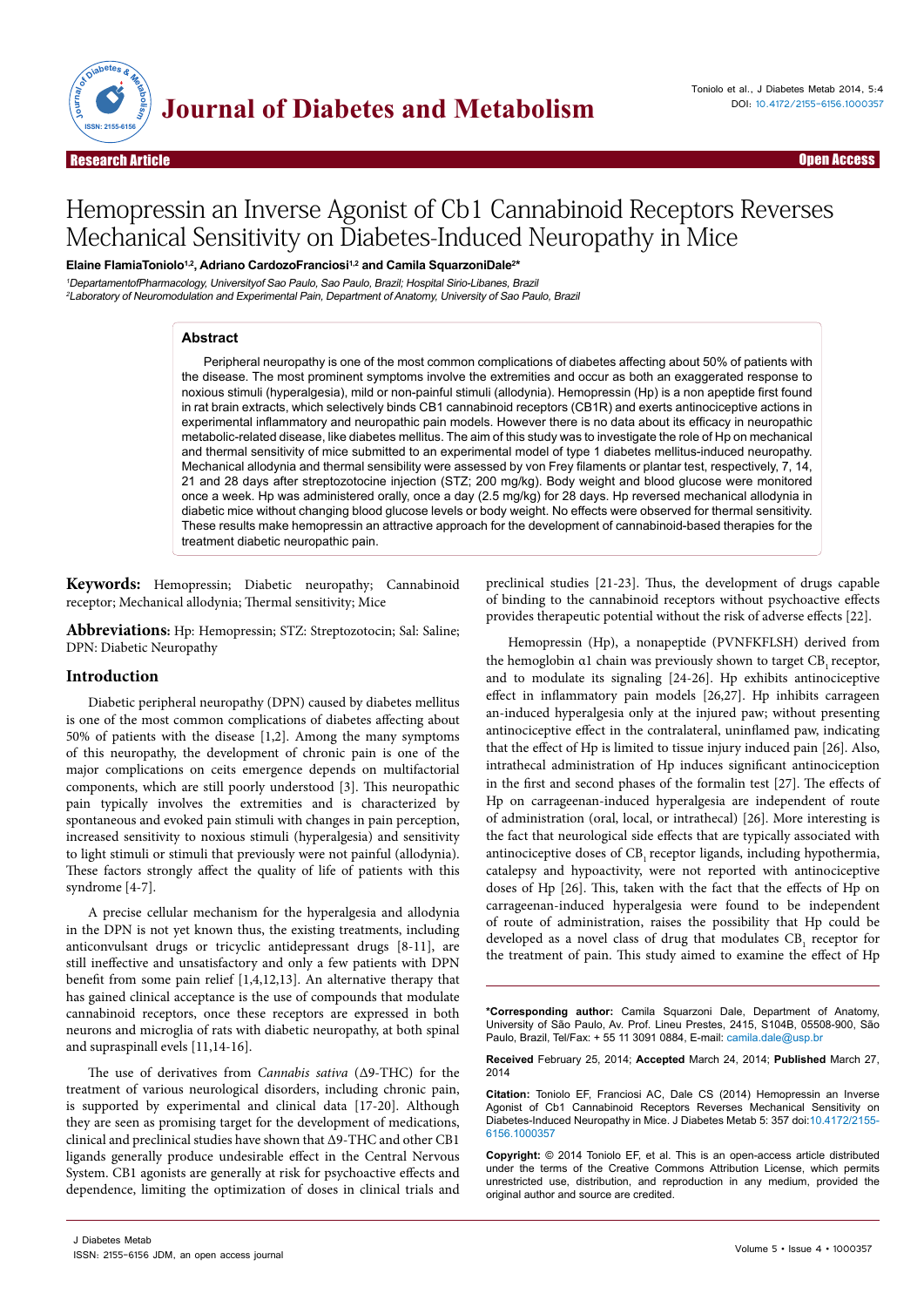treatment on mechanical and thermal sensitivity in a mouse model of diabetic neuropathy induced by streptozotocin (STZ).

## **Materials and Methods**

## **Animals**

Male C57BL6 mice weighing 20-25 g, age-matched, were used throughout this study. Animals were maintained under controlled light cycle (12/12 h) and temperature (21  $\pm$  2°C) with free access to food and water. Throughout the experiments, animals were managed using the principles and guidelines for the care of laboratory animals in studies involving pain and were approved by the Ethics Committee on the Use of Animals at University of São Paulo (CEUA, protocol number 157/2011). Animals were divided in four groups: control saline group (Sal+Sal), streptozotocin group (STZ+Sal), Hp group (Sal+Hp) and STZ/Hp group (STZ+Hp)

### **Diabetic Neuropathy(DPN)**

Mice received a single intraperitoneal injection of streptozotocine (STZ; 200 mg/Kg, body weight; Sigma, St. Louis, MO) dissolved in sterile 0.9% saline after 4 hours of food restriction. Control animals received only sterile 0.9% saline injection. The fasting blood glucose levels were measured, after a fasting period of 4 h, by glucometer (ACCU-CHEK, Roche Diagnostics)before STZ or Sal injection and again on days 7, 14, 21 and 28 after STZ. Mice whose blood glucose levels exceeded 300 mg/ dl were considered diabetic [28].

#### **Behavioral analysis**

**Mechanical allodynia - von Frey test:** Testing for mechanical allodynia (Von Frey filaments - Touch-Test<sup>®</sup> Sensory Evaluators -North Coast Medical) was performed according to the method of Chaplan [29]. Mice were placed individually in plastic cages with a wire bottom, which allowed access to their paws. To reduce stress, mice were habituated to the experimental environment one day before the first measurement. At the day of the test, the animals were placed in



**Figure 1: Effect of Hp on mechanical sensitivity of diabetic mice evaluated by von Frey filaments.**

Animals were evaluated before any treatment (time 0), after 7 days of streptozotocin (STZ) or saline (Sal) injection, and after treatment with hemopressin (Hp) or Sal. HP was administered once a day, orally at a dose of 2.5 mg/kg for 28 days. Data are mean ± S.E.M. 6animals per group. \*\*\* p <0.001 vs Sal+Sal and Sal+Hp group. (Two-way ANOVA followed by Bonferroni post-test).

the cages 30 min before the beginning of each measurement. The area tested was the mid-plantar left paw.

Page 2 of 5

**Thermal sensitivity - Plantar test:** Assessment of sensitivity to the thermal stimulus was based on the method of Hargreaves et al. [30] with instrumentation provided by IITC Life Science. Animals were placed for 30 minutes in compartments of  $15 \text{ cm}^2$  surface with a transparent glass for the habituation process. To reduce stress, mice were habituated to the experimental environment one day before the first measurement. The glass allows the passage of the light beam, which can lead to painful thermal stimuli, adjusted to 30% of the maximum intensity of heating. Test was conducted after a pre-habituation thermal sensitivity baseline. The beam was directed to the plantar surface of the left hind paw (the thermal stimulus was applied for a maximum period of 20 sec to prevent tissue damage in the animal's paw). Latency in seconds to withdraw the paw was considered as nociceptive response. Three measurements were made for each hindpaw, with an interval of 5 minutes between them. The mean of the measurements was used as the thermal nociceptive response.

## **Hemopressin**

Hemopressin (Proteimax Biotechnology) was administered orally at the dose of 2.5 mg/kg [26,31], body weight diluted insterile 0.9% saline solution for 28 days. Control animals received only 0.9% saline solution injection.

## **Statistics**

Results are presented as the mean ± standard error of the mean (SEM). Statistical analyses of data were generated using GraphPad Prism, version 4.02 (GraphPad Software Inc., San Diego, CA, USA). Statistical comparison of more than two groups was performed using analysis of variance (ANOVA), followed by Bonferroni's test. Statistical comparison for treatment over time was performed using two way ANOVA followed by Bonferroni's test. In all cases,  $p \le 0.05$  was considered statistically significant.

#### **Results**

#### **Hp inhibits mechanical sensitivity on diabetic mice**

STZ induced mechanical allodyniain mice from the  $7<sup>th</sup>$  day after STZ injection up to 28 days(n=6) (Figure 1). Once confirmed the presence of neuropathic pain, at the  $7<sup>th</sup>$  day groups of animals (n=6) received oral treatment with Hp for 28 days and presented a full reversion of mechanical sensitivity in all evaluated days, which was not observed in the group of mice treated with saline (n=6) (Figure 1). Furthermore, a control saline group that was also treated with Hp showed no changes on pain sensitivity when compared to the initial measurement or with the Saline+Saline group (n=6) (Figure1).

## **Treatment with Hp does not interfere with thermal sensitivity of diabetic mice**

Mice treated with STZ (n=5) showed a loss on pain sensitivity (hypoalgesia)to the thermal stimulation in all evaluated times when compared with Sal+ Sal group (n=5) (Figure 2). Also, treatment with Hp was not able to reverse STZ-induced thermal hypoalgesia (n=5) (Figure 2).

Thermal sensitivity of mice was measured before the injection of STZ or Saline (time 0), 7 days after STZ or Sal and 28 days after treatment with Hp or Sal.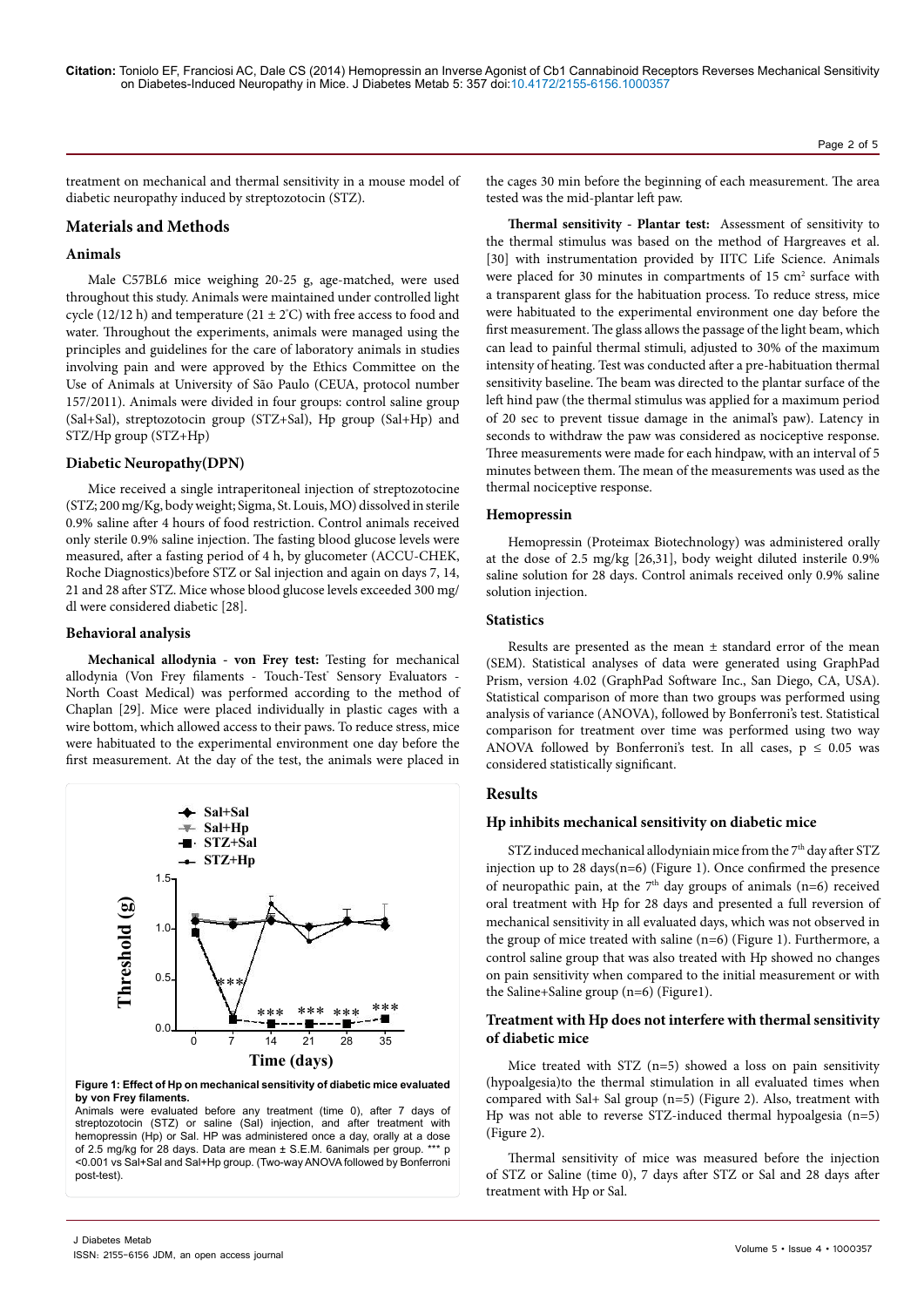

**Figure 2: Effect of Hp on thermal sensitivity of diabetic mice evaluated by the plantar test.**

Mice were evaluated before any treatment (time 0), after 7 days of streptozotocin (STZ) or saline (Sal) injection, and after treatment with hemopressin (Hp) or Sal. HP was administered once a day, orally at a dose of 2.5 mg/kg for 28 days. Data are mean ± S.E.M. 5animals per group. \* p <0.05, \*\* p <0.01 and \*\*\* p <0.001 compared to group Sal+Sal and Sal+Hp. (Two-way ANOVA followed by Bonferroni post-test).





## **Effect of HP treatment on blood glucose levels of diabetic mice**

Serum glucose levels were checked before any treatment (time 0), 7 days after STZ or Salinjection to verify the presence of hyperglycemia or normal glucose levels, and after 7, 14, 21 and 28 days of Hp treatments.

STZ (n=11) was effective in inducing diabetes on mice observed by the increase on blood glucose levels of animals when compared with Sal-treated mice(n=11). Hp treatment did not interfere with the increase on blood glucose levels of STZ mice (n=11). Furthermore, Hp by itself didn´t cause any changes in control animals (n=11) (Figure 3).

## **Monitoring of changes on body weight of diabetic mice treated with Hp**

During the experiments, animalswere weighed before any treatment (time 0), 7 days after STZ or Sal injection and after 7, 14, 21 and 28 days after HP or Sal treatment. STZ-injected mice (n=11) presented a decrease on body weight that was not modified by Hp-treatment (n=11) (Figure 4). Also, Hp did not compromise the weight gain in the control group (n=11) (Figure 4).

### **Discussion**

In this study, it was evaluated the antinociceptive effect of Hp, a CB, receptor ligand, Hp in a mice model of diabetic-induced neuropathy [28]. Results presented herein demonstrate that STZ-induced diabetic mice showed a decrease on mechanical pain threshold when compared to non-diabetic (saline) mice, in all evaluated times. This result is consistent with previous reports from literature demonstrating that diabetic mice show a low pain threshold, thus characterizing the diabetic neuropathy as a model of neuropathic pain [21]. We found that 28 days of oral treatment withHpcould completely block signs of mechanical pain from the 7<sup>th</sup> day after Hp administration, supporting the idea that Hp induces true antinociception in this neuropathic pain model. These data corroborate with data obtained by our group demonstrating that oral treatement with Hp completely blocks signs of pain (hyperalgesia and allodynia) in rats with neuropathic pain induced by the chronic constriction of the sciatic nerve [31]. In addition, the effect observed herein was maintained for 24 h after suspension of Hp, suggesting that a longer treatment with Hp, maintain a more lasting effect on the prevention of pain [31]. These results are consistent with data published in previous reports using carrageenan-induced hyperalgesia test and the writhing test where different doses of Hp were found to produce the same inhibitory effect on pain sensitivity [32] and that administration of Hp by oral or intraperitoneal or intraplantar route achieve similar level of analgesia [26] supporting its oral bioavailability. A possible explanation for this phenomenon is the tendency to aggregate in the Hp [33] which could protect the peptide from rapid degradation in an *in vivo* "environment" and thus maintain the analgesic effect observed.



**Figure 4: Monitoring of body weight of diabetic mice treated with Hp.** Body weight was monitored prior to any treatment (time 0), 7 days after STZ or Sal injection and after 7, 14, 21 or 28 days of HP treatment. Data are mean ± S.E.M. 11 animals per group. \*\* p <0.01, \*\*\* p <0.001 (Two-way ANOVA followed by Bonferroni post-test).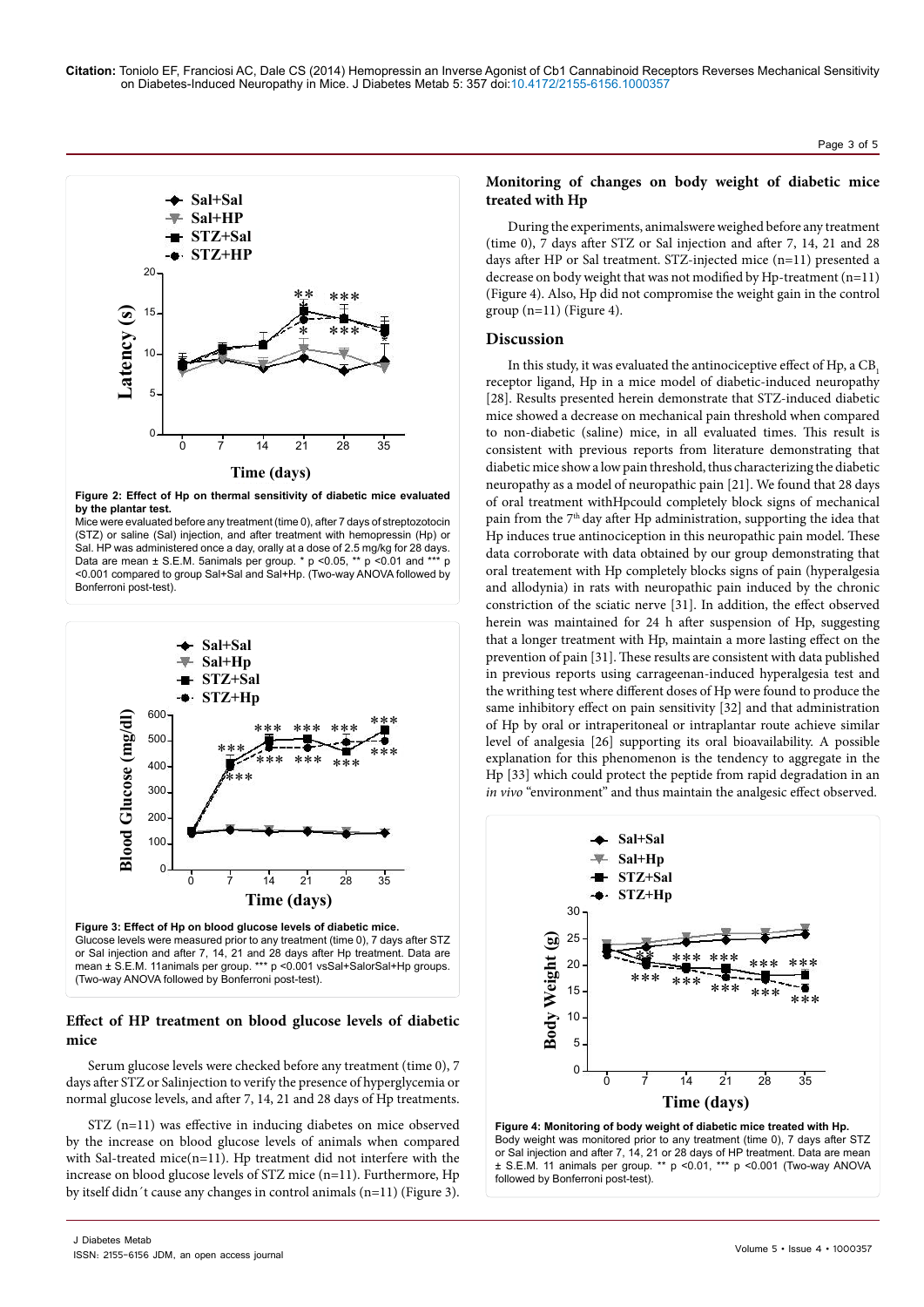**Citation:** Toniolo EF, Franciosi AC, Dale CS (2014) Hemopressin an Inverse Agonist of Cb1 Cannabinoid Receptors Reverses Mechanical Sensitivity on Diabetes-Induced Neuropathy in Mice. J Diabetes Metab 5: 357 doi:10.4172/2155-6156.1000357

Conflicting data have been reported concerning the thermal nociceptive threshold in STZ-induced diabetes model. While some studies reported thermal hyperalgesia, others observed thermal hypoalgesia or normal thermal thresholds after STZ injections. This may be in part due to methodological details such as use of different species, limbs, and methods of heat application. In this sense it is demonstrated that insulin-deficient diabetic rats with the plantar surface of the hind paw exposed to a temperature ramp rising from 30°C at a rate of 1°C/s over 20 s, exhibit a transient thermal hyperalgesia during the first few weeks of diabetes. It progresses to thermal hypoalgesia within 2–3 months [34]. This is also common in mice submitted to the STZ model. Some mice injected with streptozotocin (50–200 mg/kg) does not become hyperglycemic but exhibit a transient thermal hyperalgesia when evaluated in the hot plate test, that returned to normal within weeks. This contrasts with hyperglycemic mice that progressed from hyperalgesia to hypoalgesia [13,28]. In our present study, mice displayed thermal hypoalgesia 1 week after injection of streptozotocin and subsequent induction of diabetes. This phenomena was mantained up to 5 weeks of observation. This result is similar to data from human diabetic patients where there is a progression from painful to degenerative painless neuropathy, although at present it is not clear that thermal hypoalgesia in diabetic rats or mice coincides with any loss of epidermal thermal nociceptors, as appears to be the case in diabetic patients [35]. In this work we demosntrate that Hp treatment was not able to interfere with thermal hypoalgesia. However, Hp treatment didn´t modify thermal sensitivity on control mice injected with saline, thus reforcing that Hp is specific in treating mechanical hyperalgesia observed on diabetes.

Another interesting finding was the fact that although treatment with Hp has been effective in reversing the painful picture , no changes were observed regarding the blood glucose levels or body weight of animals, which continued to progress with the development of diabetes. Moreover, Hp treatment by itself did not cause any change in the control group of animals, demonstrating that Hp is specific on treating painful neuropathy.

Recent data demonstrated that Hp treatement interfere with the transmission of neuropathic pain message to the central nervous system, reducing nociceptor activation in spinal cord [31]. Also, Hp inhibits calcium mobilization in dorsal root ganglia neurons from both normal and neuropathic rats, reinforcing the idea that Hp modulates primary afferent nociceptive signal by inhibiting sensory neurons [31]. Recent data showed that hemopressin activates distinct neuronal substrates within the brain, focused mainly on the feeding-related circuits of the mediobasal hypothalamus and in nociceptive regions of the periaqueductal grey (PAG) and dorsal raphe (DR). In contrast to AM251, there is a distinct lack of activation of the brain reward centres, such as the ventral tegmental area, nucleus accumbens and orbitofrontal cortex, which normally form a functional activity signature for the central action of synthetic CB1 receptor inverse agonists. Thus, hemopressin modulates the function of key feeding-related brain nuclei of the mediobasal hypothalamus, and descending pain pathways of the PAG and DR, and not higher limbic structures. Thus, hemopressin may offer behaviourally selective effects on nociception and appetite, without engaging reward pathways [36]. These data complement the existing data in the literature showing that that neurological responses that are typically associated with antinociceptive doses of CB1R ligands, including hypothermia, catalepsy and hypoactivity, were not reportedwithantinociceptive doses of Hp [26]. Another interesting point is that the effects observed for Hp depend on its aminoacid sequence, once it was demonstrated that central administration of Page 4 of 5

an extended form of Hp, VD-PVNFKFLSH (VD-Hp) induces dosedependent antinociception in mice but also induces undesired effects on the Central Nervous System such as tolerance to antinociception and conditioned place aversion [37]. Taken together, these data raises the possibility that Hp could be developed as a novel class of drug that modulates CB1R for the treatment of pain.

In conclusion, our data demonstrates that Hp exhibits antinociceptive properties on diabetes-induced peripheral neuropathy. This effect is specific for the treatment of chronic neuropathic pain. Although the mechanisms involved in the effects of hemopressin need to be further characterized, the results obtained so far suggest a role for a cannabinoid-like compound in regulating chronic neuropathic pain that could be further explored to develop therapeutic drugs based on the hemopressin sequence.

#### **Acknowledgement**

This work was supported by Hospital Sírio-Libanês, FAPESP grant (2012/50176-5 to CSD) andCoordenação de Aperfeiçoamento de Pessoal de Nível Superior (CAPES to EFT). The authors declare no conflicts of interest.

#### **References**

- 1. [Boulton AJ, Vinik AI, Arezzo JC, Bril V, Feldman EL, et al. \(2005\) Diabetic](http://www.ncbi.nlm.nih.gov/pubmed/15793206)  [neuropathies: a statement by the American Diabetes Association. Diabetes](http://www.ncbi.nlm.nih.gov/pubmed/15793206)  [Care 28: 956-962.](http://www.ncbi.nlm.nih.gov/pubmed/15793206)
- 2. Feldman EL, Stevens MJ, Russell JW (2005) The Diabetes Mellitus Manual, 6: 366-384.
- 3. [Cheng HT, Dauch JR, Oh SS, Hayes JM, Hong Y, et al. \(2010\) p38 mediates](http://www.ncbi.nlm.nih.gov/pubmed/20482876)  [mechanical allodynia in a mouse model of type 2 diabetes. Mol Pain 6: 28.](http://www.ncbi.nlm.nih.gov/pubmed/20482876)
- 4. [Barrett AM, Lucero MA, Le T, Robinson RL, Dworkin RH, et al. \(2007\)](http://www.ncbi.nlm.nih.gov/pubmed/17714116)  [Epidemiology, public health burden, and treatment of diabetic peripheral](http://www.ncbi.nlm.nih.gov/pubmed/17714116)  [neuropathic pain: a review. Pain Med 8 Suppl 2: S50-62.](http://www.ncbi.nlm.nih.gov/pubmed/17714116)
- 5. [Cao XH1, Byun HS, Chen SR, Cai YQ, Pan HL \(2010\) Reduction in voltage](http://www.ncbi.nlm.nih.gov/pubmed/20557422)[gated K+ channel activity in primary sensory neurons in painful diabetic](http://www.ncbi.nlm.nih.gov/pubmed/20557422)  [neuropathy: role of brain-derived neurotrophic factor. J Neurochem 114: 1460-](http://www.ncbi.nlm.nih.gov/pubmed/20557422) [1475.](http://www.ncbi.nlm.nih.gov/pubmed/20557422)
- 6. [Rondón LJ1, Privat AM, Daulhac L, Davin N, Mazur A, et al. \(2010\)](http://www.ncbi.nlm.nih.gov/pubmed/20837644)  [Magnesium attenuates chronic hypersensitivity and spinal cord NMDA receptor](http://www.ncbi.nlm.nih.gov/pubmed/20837644)  [phosphorylation in a rat model of diabetic neuropathic pain. J Physiol 588:](http://www.ncbi.nlm.nih.gov/pubmed/20837644)  [4205-4215.](http://www.ncbi.nlm.nih.gov/pubmed/20837644)
- 7. [Said G \(2007\) Diabetic neuropathy--a review. Nat Clin Pract Neurol 3: 331-340.](http://www.ncbi.nlm.nih.gov/pubmed/17549059)
- Attal N (2000) Chronic neuropathic pain: mechanisms and treatment. Clin J [Pain 16: S118-130.](http://www.ncbi.nlm.nih.gov/pubmed/11014456)
- 9. [Choucair-Jaafar N, Salvat E, Freund-Mercier MJ, Barrot M4 \(2014\) The](http://www.ncbi.nlm.nih.gov/pubmed/24361988)  antiallodynic action of nortriptyline and terbutaline is mediated by  $\hat{I}^2(2)$ adrenoceptors and Î opioid receptors in the ob/ob model of diabetic [polyneuropathy. Brain Res 1546: 18-26.](http://www.ncbi.nlm.nih.gov/pubmed/24361988)
- 10. [Galer BS \(1995\) Neuropathic pain of peripheral origin: advances in](http://www.ncbi.nlm.nih.gov/pubmed/8538882)  [pharmacologic treatment. Neurology 45: S17-25.](http://www.ncbi.nlm.nih.gov/pubmed/8538882)
- 11. [Sah DW1, Ossipo MH, Porreca F \(2003\) Neurotrophic factors as novel](http://www.ncbi.nlm.nih.gov/pubmed/12776221)  [therapeutics for neuropathic pain. Nat Rev Drug Discov 2: 460-472.](http://www.ncbi.nlm.nih.gov/pubmed/12776221)
- 12. [Tesfaye S, Kempler P \(2005\) Painful diabetic neuropathy. Diabetologia 48: 805-](http://www.ncbi.nlm.nih.gov/pubmed/15834549) [807.](http://www.ncbi.nlm.nih.gov/pubmed/15834549)
- 13. [Vinik AI \(1999\) Diabetic neuropathy: pathogenesis and therapy. Am J Med 107:](http://www.ncbi.nlm.nih.gov/pubmed/10484041)  [17S-26S.](http://www.ncbi.nlm.nih.gov/pubmed/10484041)
- 14. [Aley KO, Levine JD \(2002\) Different peripheral mechanisms mediate enhanced](http://www.ncbi.nlm.nih.gov/pubmed/11983324)  [nociception in metabolic/toxic and traumatic painful peripheral neuropathies in](http://www.ncbi.nlm.nih.gov/pubmed/11983324)  [the rat. Neuroscience 111: 389-397.](http://www.ncbi.nlm.nih.gov/pubmed/11983324)
- 15. [Erichsen HK, Blackburn-Munro G \(2002\) Pharmacological characterisation of](http://www.ncbi.nlm.nih.gov/pubmed/12098627)  [the spared nerve injury model of neuropathic pain. Pain 98: 151-161.](http://www.ncbi.nlm.nih.gov/pubmed/12098627)
- 16. [Toth CC1, Jedrzejewski NM, Ellis CL, Frey WH 2nd \(2010\) Cannabinoid](http://www.ncbi.nlm.nih.gov/pubmed/20236533)[mediated modulation of neuropathic pain and microglial accumulation in a](http://www.ncbi.nlm.nih.gov/pubmed/20236533)  [model of murine type I diabetic peripheral neuropathic pain. Mol Pain 6: 16.](http://www.ncbi.nlm.nih.gov/pubmed/20236533)